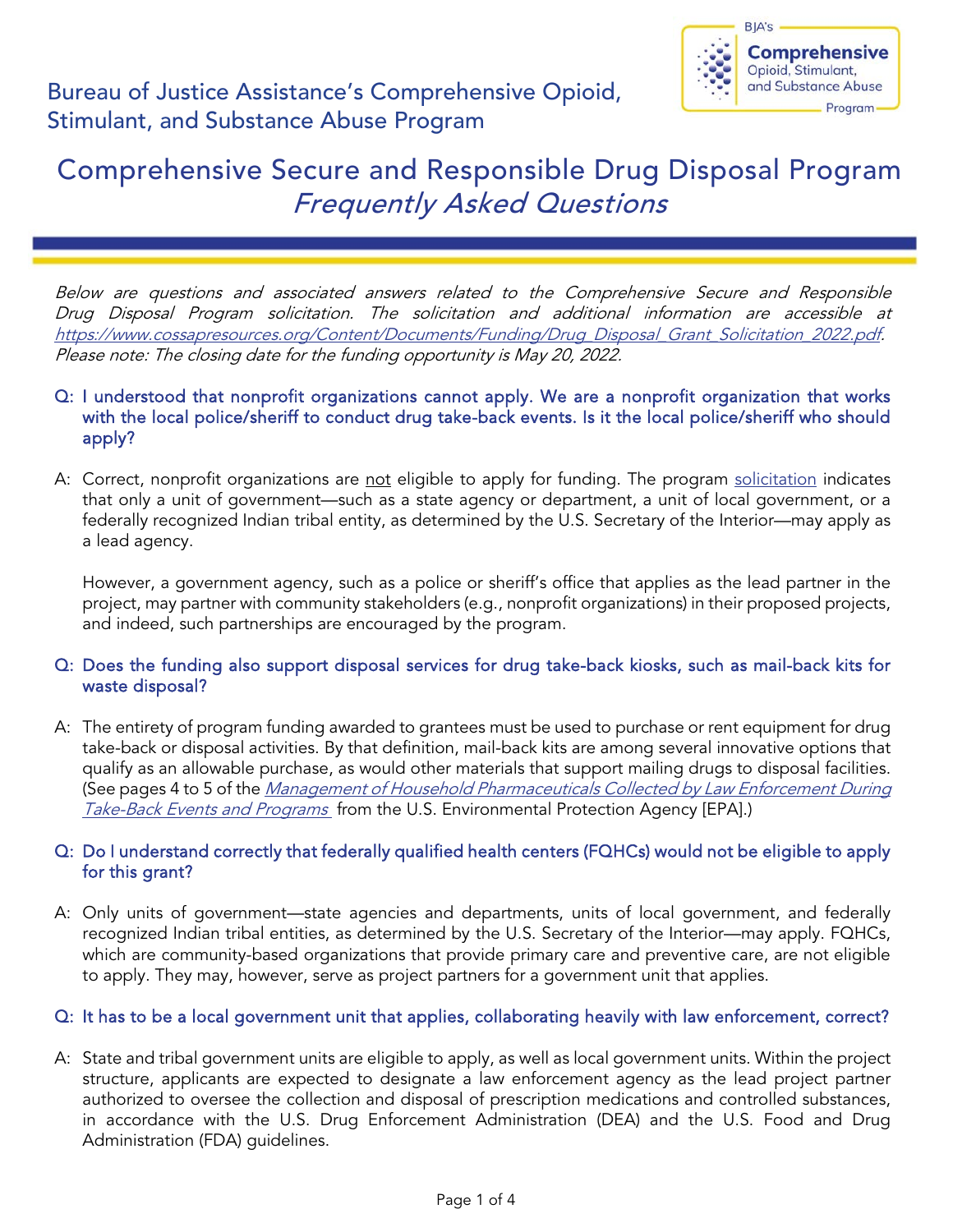## Q: Is there a page limit for the statement of the problem and project plan or any other formatting requirements (e.g., 12-point font, single-spaced)?

A: No, there are no page limits for the statement of the problem or project plan sections of the application. Applications should follow standard formatting conventions, employing 12-point fonts and single spacing.

### Q: Is there a required match?

- A: No, this program does not require a match.
- Q: My agency is in a rural area. We are collaborating with three municipalities from three counties. Can we apply for one award application? Or will we need to apply separately for each law enforcement municipality?
- A: Given the modest size of the program, combining three municipalities into a single application is recommended. It is not necessary for each municipality to apply separately.

## Q: Can public health be a lead agency?

A: The solicitation stipulates that applicants are expected to designate a law enforcement agency as the lead project partner authorized to oversee the collection and disposal of prescription medications and controlled substances in accordance with DEA and FDA guidelines. Given that requirement, a public health organization may not serve as a *lead* project partner, although it may certainly serve as a project partner.

## Q: Can the local law enforcement organization designate someone in another organization as the project coordinator?

A: While it is required that a law enforcement organization or first responder serve as the lead partner in the project, the program encourages partnerships with other stakeholder organizations. Accordingly, the lead organization may designate someone in another organization to serve as the project coordinator.

### Q: Would disposal services be considered equipment?

A: The entirety of program funding awarded to grantees must be used to purchase or rent equipment for drug take-back or disposal activities. By that definition, materials that support the mailing of prescription medications or controlled substances to disposal facilities are allowable purchases under this solicitation. (See [Management of Household Pharmaceuticals Collected by Law Enforcement During Take-Back Events](https://www.epa.gov/sites/production/files/2018-09/documents/signedwheeler_barnes_pharmaceuticaltakebacks.pdf)  [and Program](https://www.epa.gov/sites/production/files/2018-09/documents/signedwheeler_barnes_pharmaceuticaltakebacks.pdf) from the EPA, pages 4 to 5.)

### Q: Is there a limit on the amount used for the purchase of a single piece of equipment versus rental?

A: No, there is no such limit on the purchase of equipment.

## Q: What supplies that might be helpful during a take-back event are allowable for purchase or rental under this solicitation?

A: Equipment that directly supports the safe collection of pharmaceuticals at a drug take-back event (for example, gloves) are allowable expenses under this solicitation. While marketing, awareness, and/or education campaigns might be helpful complementary activities, they should not be supported with program funds.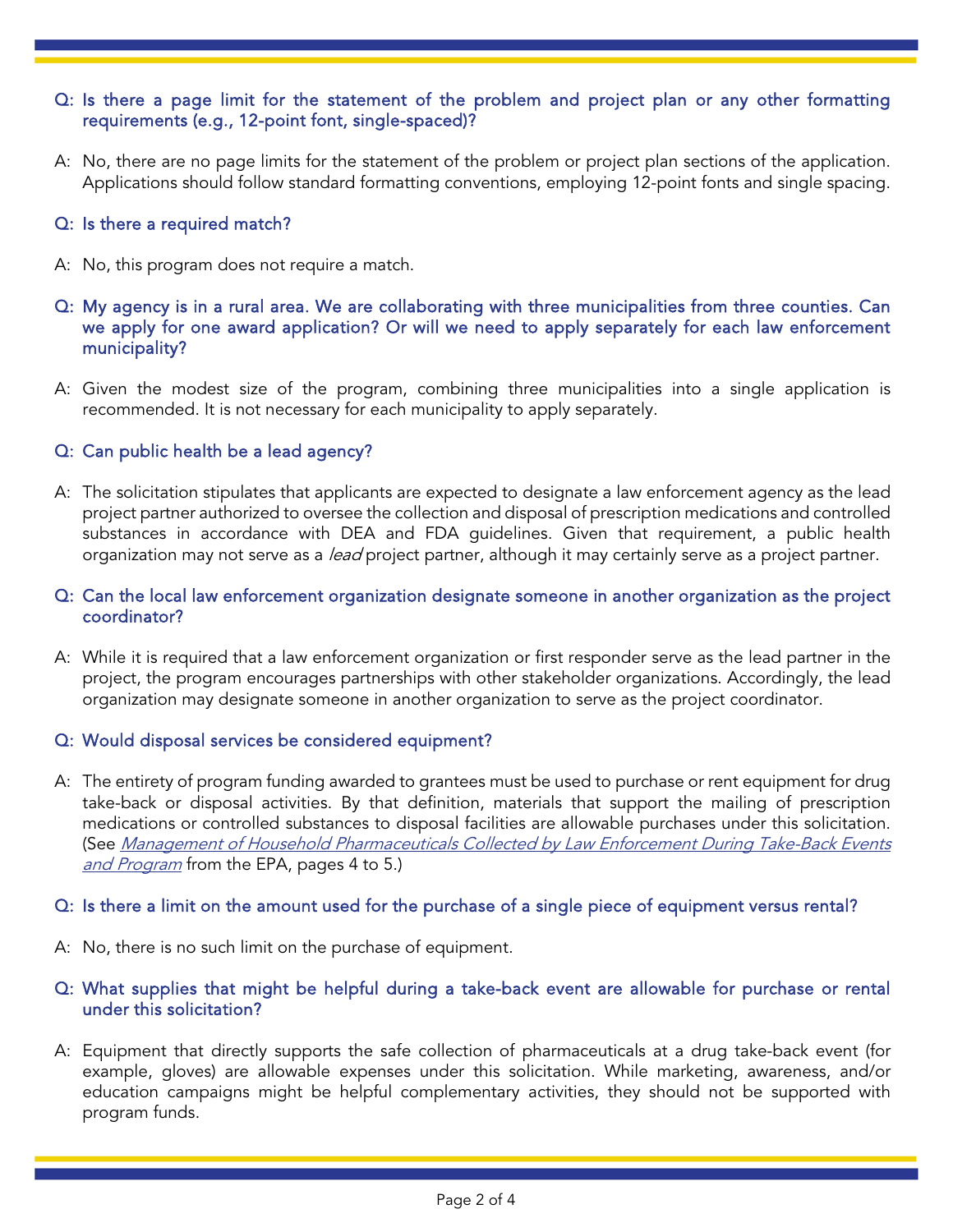## Q: Can customers use this funding to cover the disposal of the drugs, in addition to collection kiosks, since the kiosks cannot dispose of the drugs without disposal services included?

A: While program funds may not be used to pay for disposal services, they may be used to purchase materials, such as collection kiosks or other materials involved in the mailing of drugs to disposal facilities. Such purchases would be considered equipment under the solicitation. (See *Management of Household* [Pharmaceuticals Collected by Law Enforcement During Take-Back Events and Programs](https://www.epa.gov/sites/default/files/2018-09/documents/signedwheeler_barnes_pharmaceuticaltakebacks.pdf) from the EPA, pages 4 to 5.)

## Q: Are medication lock boxes an approved purchase?

A: Yes, medication lock boxes qualify as equipment and are therefore allowable purchases under the program.

## Q: Can part of the funds be used for marketing?

A: No, program funds may not be used for marketing services. The entirety of program funding must be used to purchase or rent equipment for drug take-back or disposal activities.

## Q: We sell disposal kits, which are boxes, DEA-compliant liners, and shipping labels that would include disposal. Are these items considered equipment?

A: Yes, these items qualify as equipment and are therefore allowable purchases under the program.

### Q: Will funds cover both collection and disposal?

A: While program funds may not be used to pay for collection or disposal services, they may be used to purchase materials, such as receptacle liners, outer packaging systems, or mail-back envelopes, involved in the mailing of drugs to disposal facilities. Such purchases would be considered equipment under the solicitation. (See [Management of Household Pharmaceuticals Collected by Law Enforcement During Take-](https://www.epa.gov/sites/production/files/2018-09/documents/signedwheeler_barnes_pharmaceuticaltakebacks.pdf)[Back Events and Programs](https://www.epa.gov/sites/production/files/2018-09/documents/signedwheeler_barnes_pharmaceuticaltakebacks.pdf) from the EPA, pages 4 to 5.)

### Q: What is the minimum to the maximum amount of the grant?

A: It is expected that each grantee under the program will receive up to \$100,000 in funding.

### Q: How many awards do you anticipate funding?

A: It is anticipated that up to eight grantees will receive funding.

### Q: This program is only for drop boxes, correct, not disposal pouches?

A: No, in addition to disposal pouches, allowable purchases under this program include equipment, such as drug-disposal drop boxes or kiosks; equipment to support drug mail-back programs, such as labels or stickers; and equipment to support community collection events conducted in accordance with DEA guidelines.